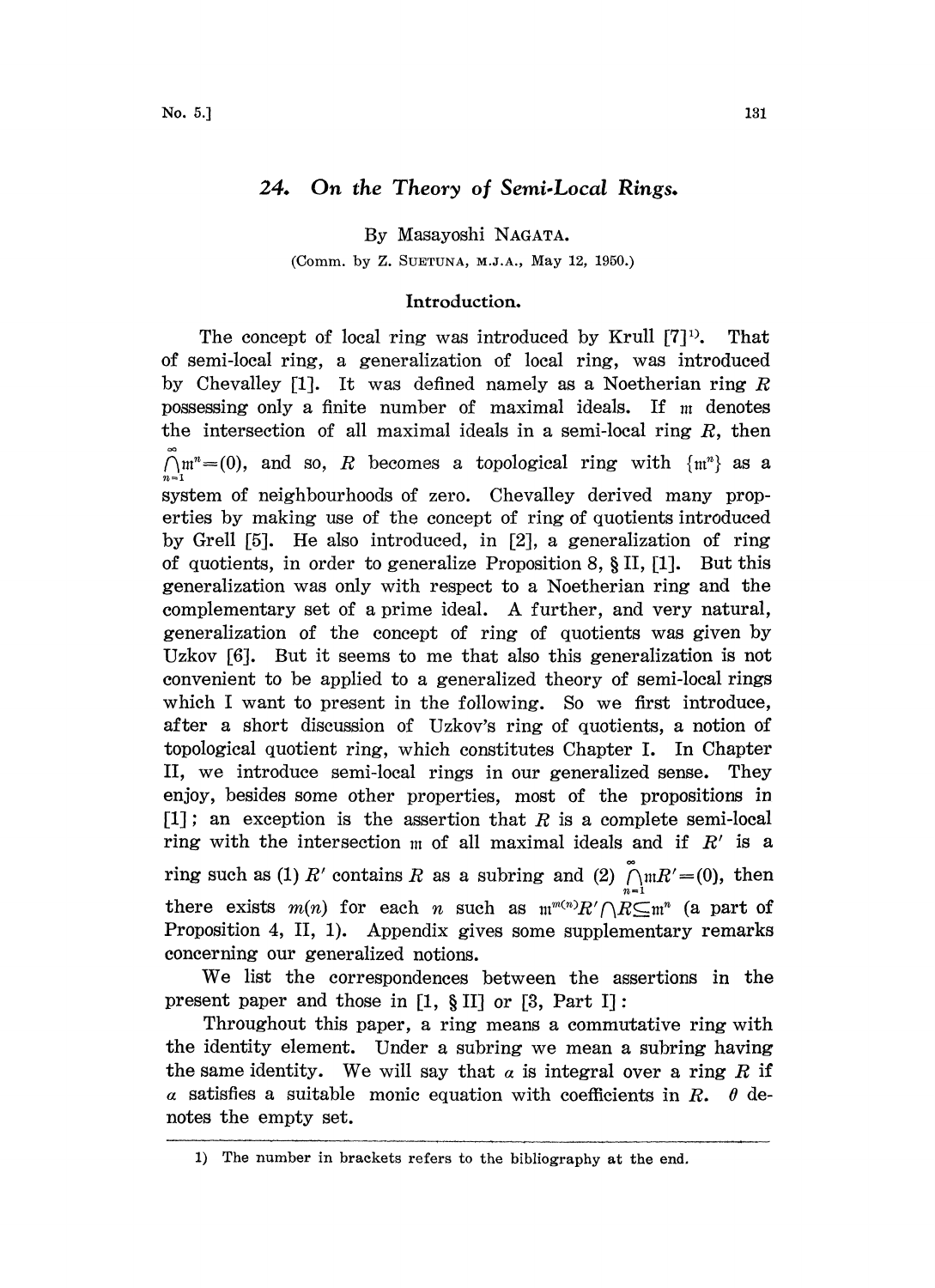| The present paper    | Chevalley [1, § II] | Cohen [3, Part I]          |
|----------------------|---------------------|----------------------------|
| Proposition 2        | Theorem 1           | Theorems 1, 2              |
| Proposition 3        | Proposition 6       |                            |
| Proposition 4        | Lemma 3             |                            |
| Proposition 5        | Proposition 2       |                            |
| Proposition 6        | Proposition 8       |                            |
| Corollary to Lemma 2 | Lemmas 4, 5         |                            |
| Proposition 9        | Proposition 3       | The last part of Theorem 7 |
| Proposition 10       | Proposition 4       | Corollary to Theorem 8     |
| Propositions 11, 12  | Proposition 7       |                            |
| Proposition 13       | Propositions 1, 5   |                            |
| Proposition 16b      |                     | Lemma 4                    |

Table

Chapter I. Rings of Quotients<sup>2)</sup>.

1.  $R_{as}$ 

Definition 1. Let R be a ring and S a subset of R closed under multiplication and not containing zero. Let a be an ideal such as  $S+a/a$  has no zero divisor in  $R/a$ . Then we denote by  $R_{a,s}$  the ring of quotients of  $S + a/a$  with respect to  $R/a$ . (Throughout this paper we maintain the meanings of  $R$  and  $S$ ).

Definition 2. Let I be an ideal in R and  $I_s$  an ideal in  $R_{as}$ . Then we denote by  $IR_{\alpha_S}$  the ideal  $\varphi(I)R_{\alpha_S}$  in  $R_{\alpha_S}$  and by  $I_s\supset R$ the ideal  $\varphi^{-1}(I_s\cap R/\mathfrak{a})$ , where  $\varphi$  is the natural homomorphism of R into  $R/a$ .

We see readily:

(1)  $(I_s \cap R)R_{\alpha} = I_s$  for every ideal  $I_s$  in  $R_{\alpha}$ .

(2)  $(I_{s_1}\bigcap I_{s_2})\bigcap R=(I_{s_1}\bigcap R)\bigcap (I_{s_2}\bigcap R)$  for any two ideals  $I_{s_1}$  and  $I_{S2}$  in  $R_{\alpha_S}$ .

(3) Let  $\mathfrak p$  be a prime ideal in R and  $\mathfrak q$  a primary ideal belonging to p. Then (a) if  $p \cap S = \theta$  we have  $q \cap S = \theta$  and  $pR_{as} = qR_{as}$  $=R_{\alpha_S}$ ; (b) if  $p\cap S=d$  and  $q\supseteq a$ ,  $qR_{\alpha_S}$  is a primary ideal belonging to  $pR_{\alpha_S}$ , furthermore,  $pR_{\alpha_S} \cap R=p$  and  $qR_{\alpha_S} \cap R=q$ ; q is strongly primary if and only if  $qR_{\alpha_S}$  is so.

(4) If  $I=\bigcap_{\lambda \in \Lambda} q_{\lambda}$  is an intersection of primary ideals  $q_{\lambda}$  in R and if  $I \supseteq a$ , we have

(5) If  $I=\bigcap_{i=1}^m q_i$  is an intersection of primary ideals  $q_i$  in R and (5) If  $I = \bigcap_{i=1}^{m} q_i$  is an intersection of primary ideals  $q_i$  in R and<br>if  $q_i \supseteq a$  or  $q_i / S = \theta$  for each i, we have  $IR_{a_S} = \bigcap_{i=1}^{m} q_i R_{a_S}$ . If the init  $q_i \geq a$  or  $q_i / \sum_{i=1}^{m} \theta_i$  for each *i*, we have  $IR_{a_S} = \bigcap_{i=1}^{m} q_i R_{a_S}$ . If the intersection  $\bigcap_{i=1}^{m} q_i$  is irredundant, it gives again an irredundant intersection when the components  $q_i R_{\alpha_S}=R_{\alpha_S}$  are omitted.

<sup>2)</sup> Except in the definition of topological kernel of  $R$  (Definition 5), we need not assume the existence of the identity in R, throughout this Chapter.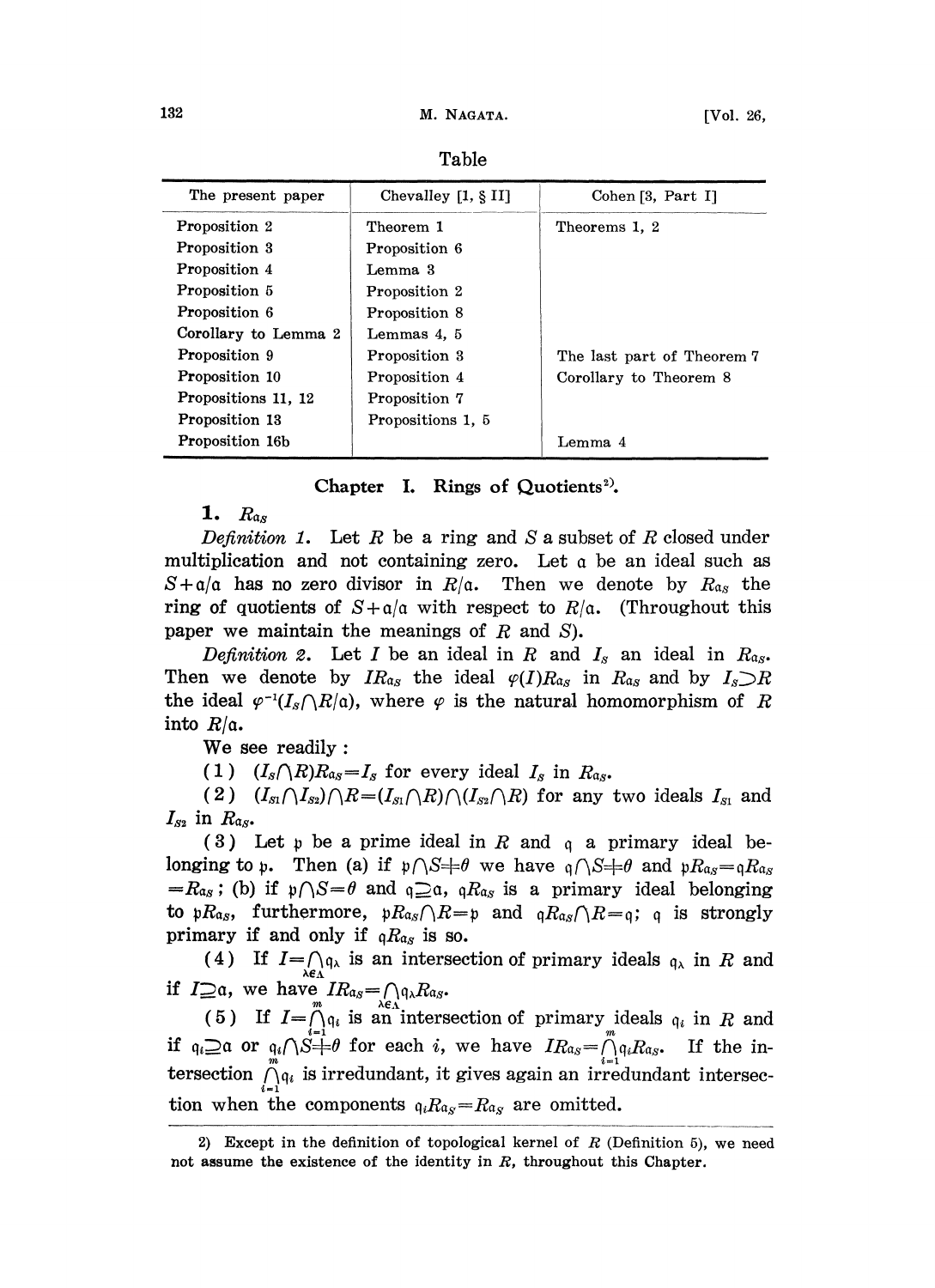2. Rings of quotients (cf. [6]).

Definition 3. Let  $U = \{a \in R : a s = 0 \text{ for some } s \in S\}$ . Then we call  $R_{\text{rs}}$  the ring of quotients of S with respect to R, and denote it by  $R_s$ .

Lemma 1. U is an ideal and  $S+U/U$  has no zero divisor in  $R/U$ .

(Proof) If a,  $b \in U$ ,  $as_1=0$ ,  $bs_2=0$  for some  $s_1, s_2 \in S$ . Hence  $(a+b)s_1s_2=0$ ,  $s_1s_2 \in S$ . It follows that U is an ideal. If  $sx=0$  (mod. U) ( $s \in S$ ,  $x \in R$ ), we have  $s'sx=0$  for some  $s' \in S$ . Therefore  $x \in U$ . This proves that  $S+U/U$  has no zero divisor in  $R/U$ .

*Remark 1*. If q is a primary ideal in R such as  $q \bigcap S = \theta$ , then we have  $\mathfrak{q} \supseteq U$ .

*Remark 2.* Every  $R_{as}$ , with allowable  $\alpha$ , is a homomorphic image of  $R_s$ .

3. Topological quotient rings.

Lemma 2. Let  $I$  be an ideal which does not meet  $S$ . Then there exists an ideal  $\mathfrak{p}$  such as  $\mathfrak{p}\supseteq I$ ,  $\mathfrak{p}\cap S=\theta$  and every ideal properly containing  $p$  meets  $S$ .  $p$  is necessarily a prime ideal.

(Proof) The existence of <sup>p</sup> can be proved by Zorn's Lemma, and p is prime because S is closed under multiplication.

Definition 4. The ideal  $\mathfrak p$  in Lemma 2 is called a maximal ideal with respect to S.

Definition 5. Let  $\{p_{\lambda}; \lambda \in \Lambda\}$  be the totality of maximal ideals in R with respect to S. We call the intersection  $D_s$  of all strongly primary ideals belonging to some  $p_{\lambda}(\lambda \in \Lambda)$  the topological kernel of S with respect to R. When  $S = \{1\}$ , we call  $D_s$  the topological kernel of  $R$ .

Lemma 4. Let  $D$  be an intersection of some primary ideals which do not meet S. Then  $S+D/D$  has no zero divisor in  $R/D$ .

(Proof) Trivial.

Definition 6. Let  $D_s$  be the topological kernel of S with respect to R. Then we call  $R_{D,ss}$  the topological quotient ring of S with respect to R, and denote it by  $R_{[s]}$ .

*Note*: When S is the complementary set of a prime ideal  $\mathfrak{p}$ , we use "of p" in place of "of S" and we use the notations  $R_p$  and  $R_{\mathfrak{p}_1}$  in place of  $R_s$  and  $R_{\mathfrak{p}_1}$  respectively.

# Chapter II. Semi.Local Rings.

1. Generalized semi-local rings.

Definition 1. A generalized semi-local ring is a ring whose topological kernel is  $(0)$ . In any generalized semi-local ring R a topology can be introduced by taking ideals  $\mathfrak{m}^{(1)}$ ,  $\mathfrak{m}^{(2)}$ , ... to be neighbourhoods of zero, where  $\mathfrak{m}^{(n)}$  is the intersection of all *n*-th power of maximal ideals. This is the natural topology of generalized semilocal ring.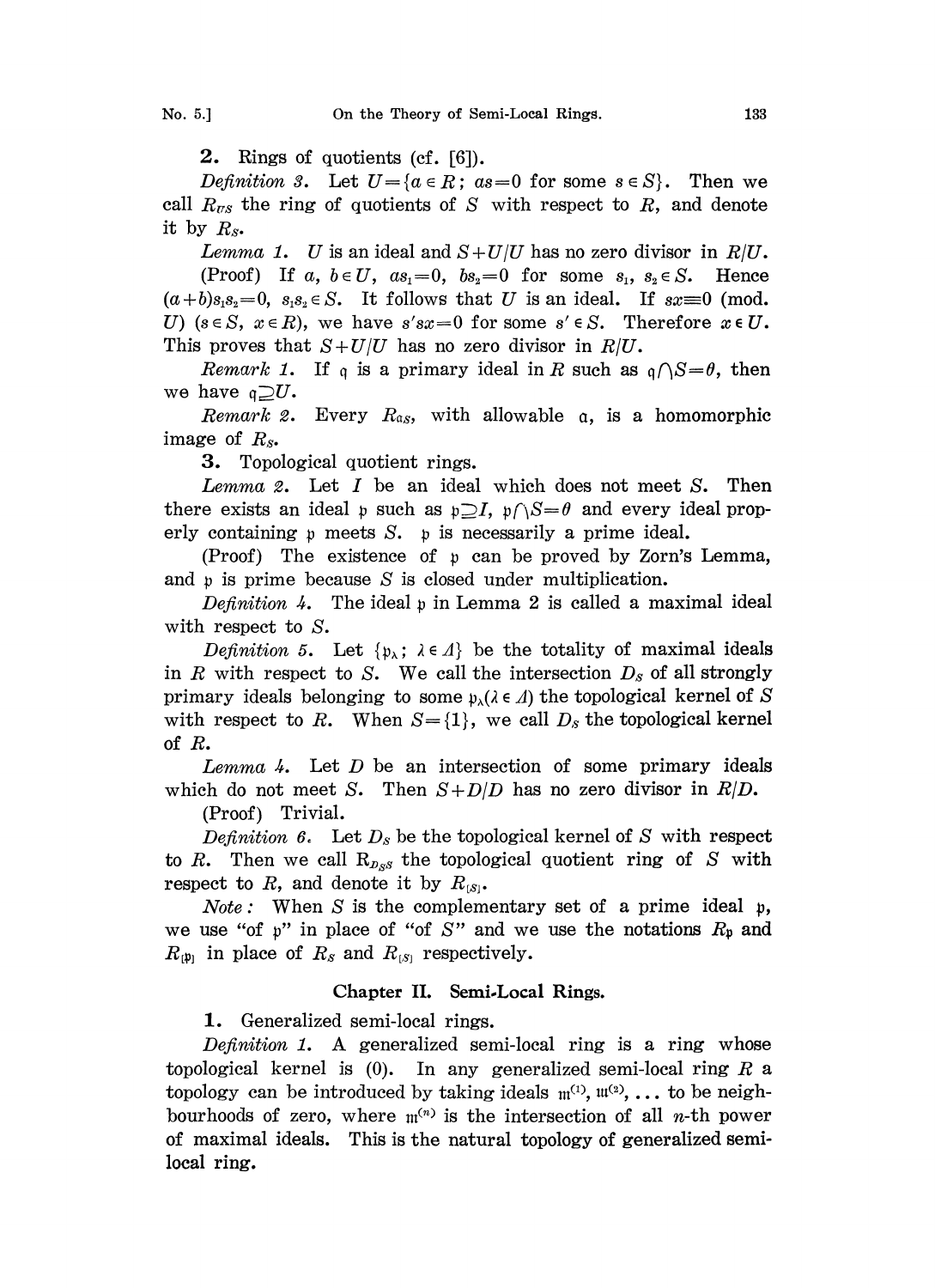Definition 2. A semi-local ring is a generalized semi-local ring which has only a finite number of maximal ideals.

Local rings, which were already defined in [8], may be defined as follows

Definition 3. A local ring is a semi-local ring which has only one maximal ideal.

*Proposition 1.* A generalized semi-local ring  $R$  is a subring of the direct sum of  $R_{(\mathfrak{p}_{\lambda})}$  ( $\lambda \in \Lambda$ ) where  $\{\mathfrak{p}_{\lambda} : \lambda \in \Lambda\}$  is the totality of maximal ideals in  $R$ . If we introduce in the direct sum the strong topology of product space, then  $R$  becomes its subspace.

(Proof) Trivial.

Proposition 2. A generalized semi-local ring has <sup>a</sup> completion  $\overline{R}$ .  $\overline{R}$  is again a generalized semi-local ring. If  $\overline{p}_1$  and  $\overline{p}_2$  are two distinct maximal ideals in  $\overline{R}$ ,  $\overline{\mathfrak{p}}_1 \cap R$  and  $\overline{\mathfrak{p}}_2 \cap R$  are distinct maximal ideals in R. There exists an inclusion preserving one-to-one correspondence between all of closed ideals in  $R$  and some of closed ideals in  $\overline{R}$ ; if a and  $\overline{\mathfrak{a}}$  correspond to each other,  $\overline{\mathfrak{a}} \cap R = \mathfrak{a}$  and the closure of  $a\overline{R}$  in  $\overline{R}$  is  $\overline{a}$ .

(Proof) This follows from the general theory of completion of topological ring.

Remark. If R is a semi-local ring,  $\overline{R}$  is also a semi-local ring. If R is a local ring,  $\overline{R}$  is also a local ring.

*Proposition 3.* Let  $\overline{R}$  be the completion of a generalized semilocal ring R. If an element  $u$  of R is not a zero divisor in R and if every  $u \mathfrak{m}^{(n)}$  is closed in R, it is not in  $\overline{R}$  either.

(Proof) Let  $uv=0$  ( $v \in \overline{R}$ ). We take a sequence  $(v_n)$  such that  $v-v_n \in \mathfrak{m}^{(n)}$ .  $uv_n \in u\mathfrak{m}^{(n)}$ , and we have  $v_n \in \mathfrak{m}^{(n)}$  because u is not a zero divisor in  $R$ . Hence  $v=0$ .

2. Semi-local rings.

Let, throughout this section, R be a semi-local ring and  $m$  be the intersection of all maximal ideals  $p_1, \dots, p_h$  in R.

Proposition 4. Let  $a_1, \dots, a_k$  be h elements in R. Then the system  $x \equiv a_i \pmod{p_i^n}$   $(i=1, 2, \dots, h)$  is solvable, and all the solutions are congruent modulo  $m^n$ .

(Proof) Let  $a_i = \bigcap_i \mathfrak{p}_i$ . Then  $a_i^n + p_i^n = R$ . Let  $e_{i,n}$  be an element of  $\alpha_i^n$  such as  $e_{i,n} \equiv 1 \pmod{p_i^n}$ . With such  $e_{i,n}$   $(i=1,2,\dots,h)$  we have that  $x = \sum_{i=1}^{n} e_{i,n} a_i$  is a solution. If x' is another solution, we have  $(x'-x)\sum_{i=1}^h e_{i,n} \equiv 0 \pmod{m^n}$ .  $\sum_{i=1}^h e_{i,n}$  is a unit, because  $\sum_{i=1}^h e_{i,n} \equiv 1$ (mod.  $\mathfrak{p}_j$ ) for every j  $(j=1, 2, \dots, h)$ . Therefore  $x'-x\equiv 0 \pmod{m^n}$ .

Proposition 5. If  $R$  is complete, there exists a system of idempotent elements  $\{\epsilon_i: i=1, 2, \dots, h\}$  such as  $\epsilon_i \notin \mathfrak{p}_i$ ,  $\epsilon_i \in \mathfrak{p}_j$  if  $i \neq j$ ,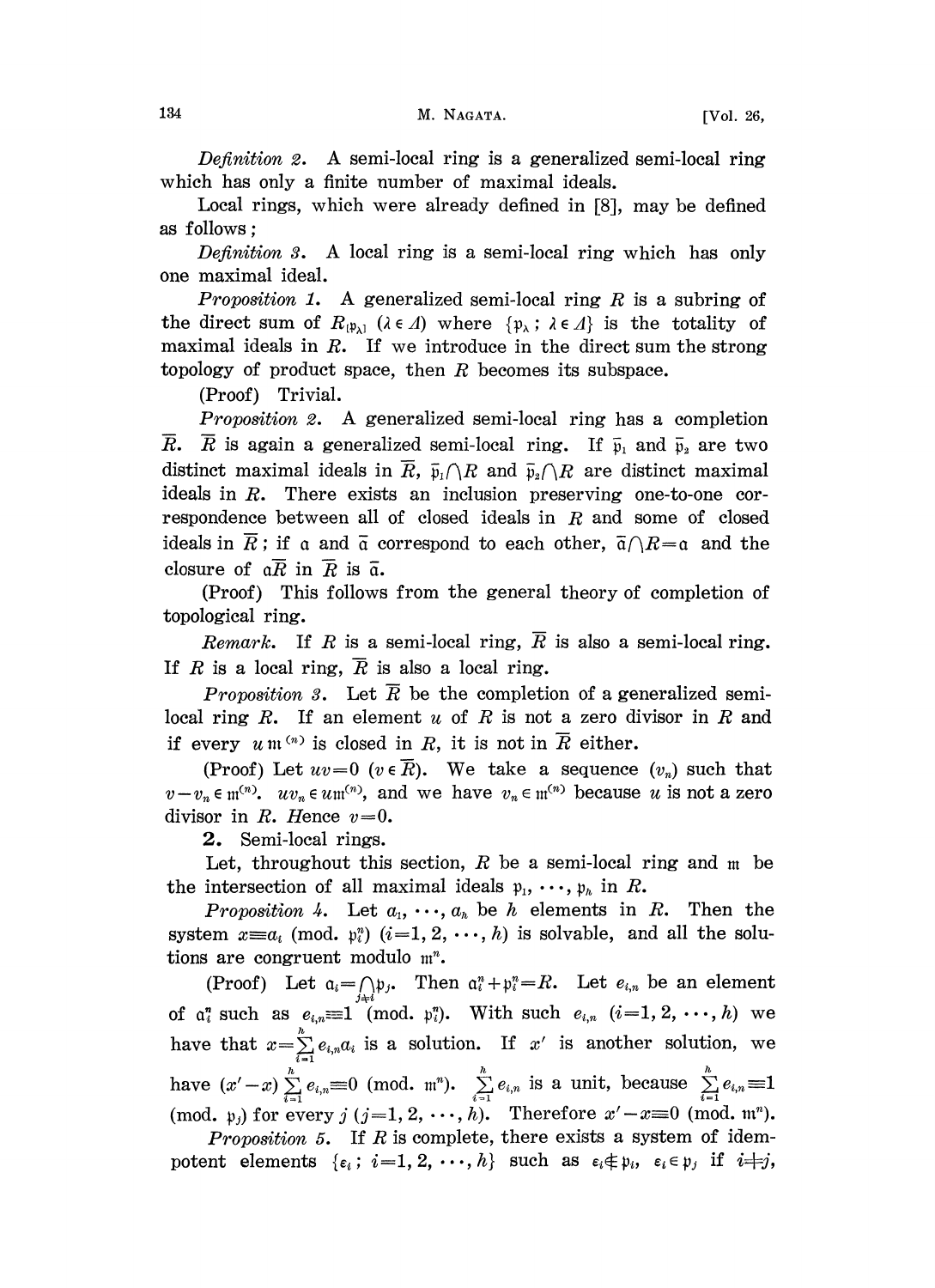$\sum_{i=1}^h \epsilon_i = 1$ ,  $\epsilon_i \epsilon_j = 0$  if  $j \neq i$  and  $R_{s_i}$  is isomorphic with  $R_{\{1\}} = R_{\mathfrak{p}_i}$ .

(Proof) Take  $e_{i,n}$  in the proof of Proposition 3. The  $h$  sequences  $(e_{i,n})$   $(i=1,2,\ldots,h)$  are convergent. Their limits  $\varepsilon_i$  fulfills our requirement.

Remark. This proposition shows that  $R=R_{\epsilon_1}+\cdots+R_{\epsilon_h}$  (direct sum),  $R_{\epsilon_i}$  being local ring with  $\epsilon_i$  as identity, and R is also the product space of  $R_{\epsilon_i}$ .

Proposition 6. Let  $\overline{R}$  be the completion of R. Then  $\overline{R}_{\epsilon_i}$  explained in Proposition 5 is isomorphic with the completion of  $R_{\text{up}}$ where  $p_i$  is the intersection of R and the maximal ideal which corresponds to  $\varepsilon_i$ .

(Proof) If we observe the fact that the kernel of natural homomorphism of R into  $\overline{R}_{\epsilon_i}$  is  $\bigcap_{i=1}^n P_i$ , Proposition 6 follows from Proposition 5.

*Proposition*  $7<sup>3</sup>$ . A semi-local ring R is Noetherian if and only if (1) every ideal is closed and (2) every maximal ideal has a finite basis.

(Proof) If R is Noetherian and if  $\alpha$  is an ideal in R,  $R/\alpha$  is clearly semi-local. Therefore a is closed. Converse follows from Propositions 2 and 5 and the fact that a complete local ring whose maximal ideal has a finite basis is Noetherian: [8, Corollary to Proposition 2], [3, Theorem 3].

We mention by the way also.

*Proposition 8.* A local ring R whose maximal ideal is principal ideal  $(x)$  is a Noetherian local ring.

(Proof) Observe the fact that every ideal but (0) is an ideal generated by  $x^n$  for some *n*.

3. Some further properties.

Lemma  $1^4$ . An element a is integral over a ring R if and only if there exists a ring  $R'$  such as (1)  $R'$  contains  $R$  as a subring, (2)  $R'$  is a finite R-module and (3)  $R' \ni a$ .

(Proof) If a is integral over R,  $R' = R[a]$  satisfies three conditions above. Conversely, if  $R'$  is such a ring as above, we can set  $R' = \sum_{i=1}^{h} Ry_i$  with  $y_1 = 1$ . Then we have  $ay_i = \sum_{j=1}^{h} a_{ij}y_j$   $(a_{ij} \in R, i = 1, 2, ...)$  $\ldots$ , h). If we set  $f(a)=|a\delta_{ij}-a_{ij}|$ ,  $f(a)$  is a monic polynomial on a with coefficients in R. We have  $f(a)y_i=0$   $(i=1, 2, \dots, h)$ . Therefore  $f(a)=0$ .

<sup>3)</sup> We can exclude neither of these <sup>2</sup> conditions: It is clear that we cannot exclude the condition  $(1)$ ; the example in Appendix  $(2)$  of  $[8]$  shows that we cannot exclude the condition (2).

<sup>4)</sup> I owe this proof to Prof. G. Azumaya.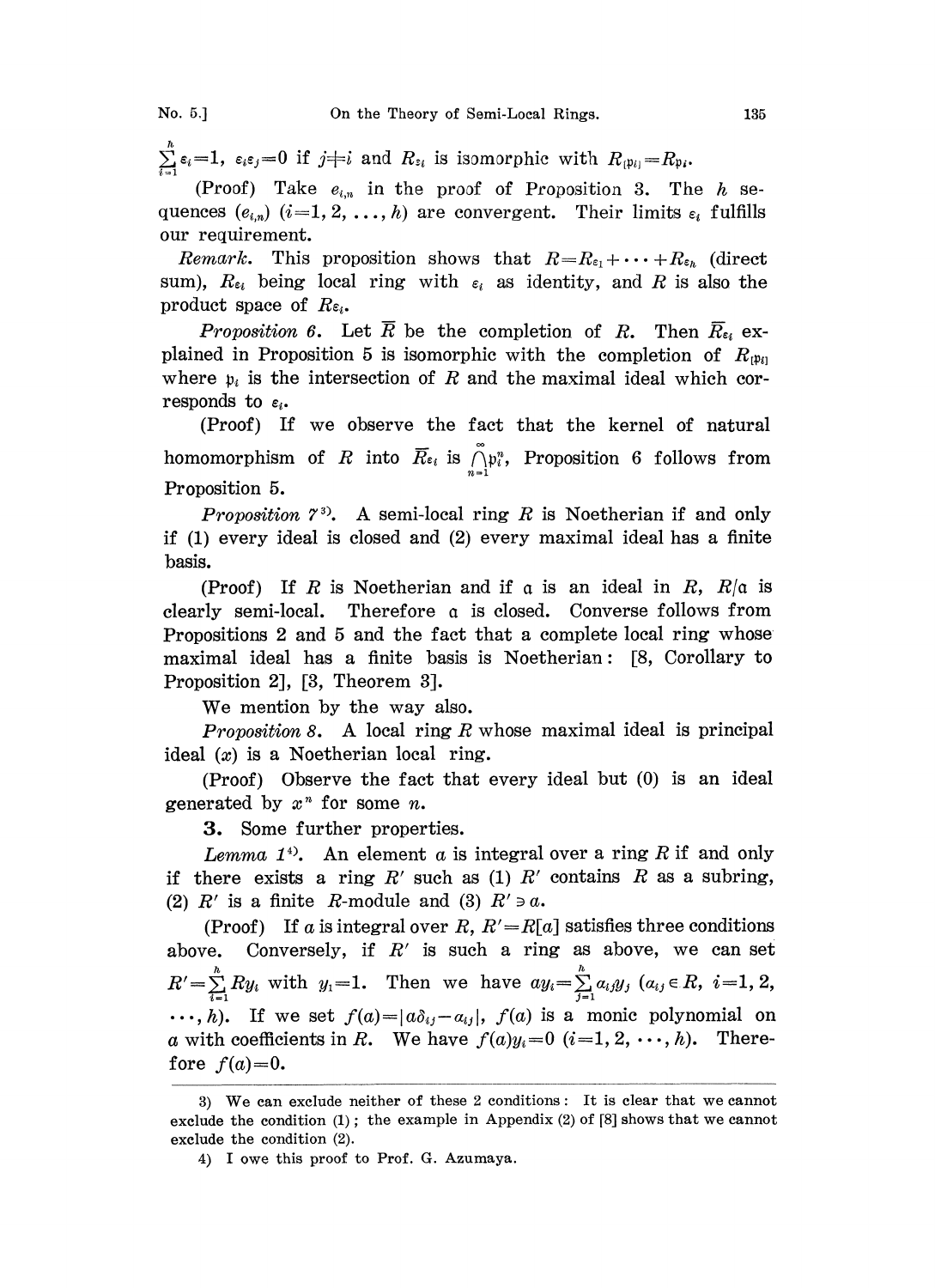This being said, we shall also make use of the following lemma due to Cohen and Seidenberg (cf. Theorem 2,  $\S 1$ ,  $[4]^{5}$ ).

Lemma 2. Let  $R'$  be integral over a ring  $R$ . Then for every prime ideal  $\mathfrak p$  in R there exists a prime ideal  $\mathfrak P$  in R' such as  $\mathfrak{B}\cap R=\mathfrak{p}$ .

Corollary. Let  $R'$  be a ring containing R as a subring and which is a finite R-module. Let  $\alpha$  be an ideal in R. Then  $\alpha R' \neq R'$ . **Proposition 9\*.** Let R be a semi-local ring. Let R' be a ring containing  $R$  as a subring and finite over  $R$ . Then  $R'$  is a semilocal ring and R is a subspace of R'. If R is complete,  $R'$  is also complete.

(Proof) Let  $\mathfrak{P}$  be a maximal ideal in  $R'$ ,  $\mathfrak{P}\cap R$  is a maximal ideal in R. If p is a maximal ideal in R, then  $R'/pR'$  is a finite module over the field  $R/\mathfrak{p}$ . This shows that there exists only a finite number of (maximal) ideals in R', say  $\mathfrak{P}_1, \cdots, \mathfrak{P}_r$  and that  $(\mathfrak{P}_1 \cdots \mathfrak{P}_r)^k$  $\subseteq pR'$  for some k. This proves the first part of our assertion. Now, let R be complete. Let  $(v_n)(n=1, 2, \cdots)$  be a convergent sequence in R'. We set  $R' = \sum_{i=1}^{\infty} R y_i$ . Then we write  $v_n - v_{n-1} = \sum_j u_{n,j} y_j$ where  $u_{n,j}$  are elements of the intersection of all  $m(n)$ -th powers of maximal ideals with  $m(n) \uparrow \infty$  and  $v_0=0$ . Then  $(u_{n,j})$   $(n=1, 2, \cdots)$  $(j=1, 2, \dots, m)$  are m convergent sequences in R. Let  $a_j$  be their limits respectively. Then  $\sum_i a_i y_j$  is the limit of the sequence  $(v_n)$ . This proves the second part of our assertion.

*Proposition 10.* Let R be a complete semi-local ring (with maximal ideals  $p_1, \dots, p_n$ ). If R' is a ring which contains R as a subring in which  $\bigcap_{n=1}^{\infty}$   $R'=(0)$  (where  $\mathfrak{m}=\bigcap_{i=1}^{\infty}$ ), then  $\mathfrak{m}R'/\bigcap R=\mathfrak{m}$ . Furthermore, if  $R'/mR'$  is a finite  $R/m$ -module,  $R'$  is a finite  $R$ module, whence  $R'$  is also a complete semi-local ring by Proposition 9.

(Proof) It is clear that  $mR'/\sqrt{R}$  m. If  $mR'/\sqrt{R}$  m, there exists at least one maximal ideal, say  $p_1$ , such as  $p_1R'=R'$ . Then we have  $\mathfrak{m}^n R' = (\mathfrak{p}_1 \cap \cdots \cap \mathfrak{p}_n)^n R'$ , contrary to our assumption. So necessarily  $mR'/\Lambda R$ =m. Now we assume that  $R'/mR'$  is a finite  $R/m$ module. We set  $R'/\mathfrak{m}R' = \sum_{i=1}^{n} (R/\mathfrak{m})v_i^*$  and choose for each i an element  $v_i$  from  $v_i^*$ . Let x be any element of R'. We construct d sed  $v_i$  from  $v_i^*$ . Let x be any element of R'. We construct d sequences  $(x_{i,n})$   $(i=1, 2, \dots, d; n=0, 1, \dots)$  such as  $x = \sum_{i=1}^d x_{i,n} v_i$  (mod.  $m^nR'$ ). We set  $x_{i,0}=0$  for each i. If  $x_{i,n}$   $(i=1,\ldots,d)$  are already  $\text{defined, we write} \hspace{0.2cm} x - \sum\limits_i x_{i,n} v_i = \sum\limits_{k=1}^N y_k \xi_k \hspace{0.2cm} \text{with} \hspace{0.2cm} y_k \in R', \hspace{0.2cm} \xi_k \in \mathfrak{m}^n. \hspace{0.2cm} \text{Then}$ 

<sup>5)</sup> The proof can be simplified if we make use of the notion of the rings of quotients.

<sup>\*</sup> See Correction at the end.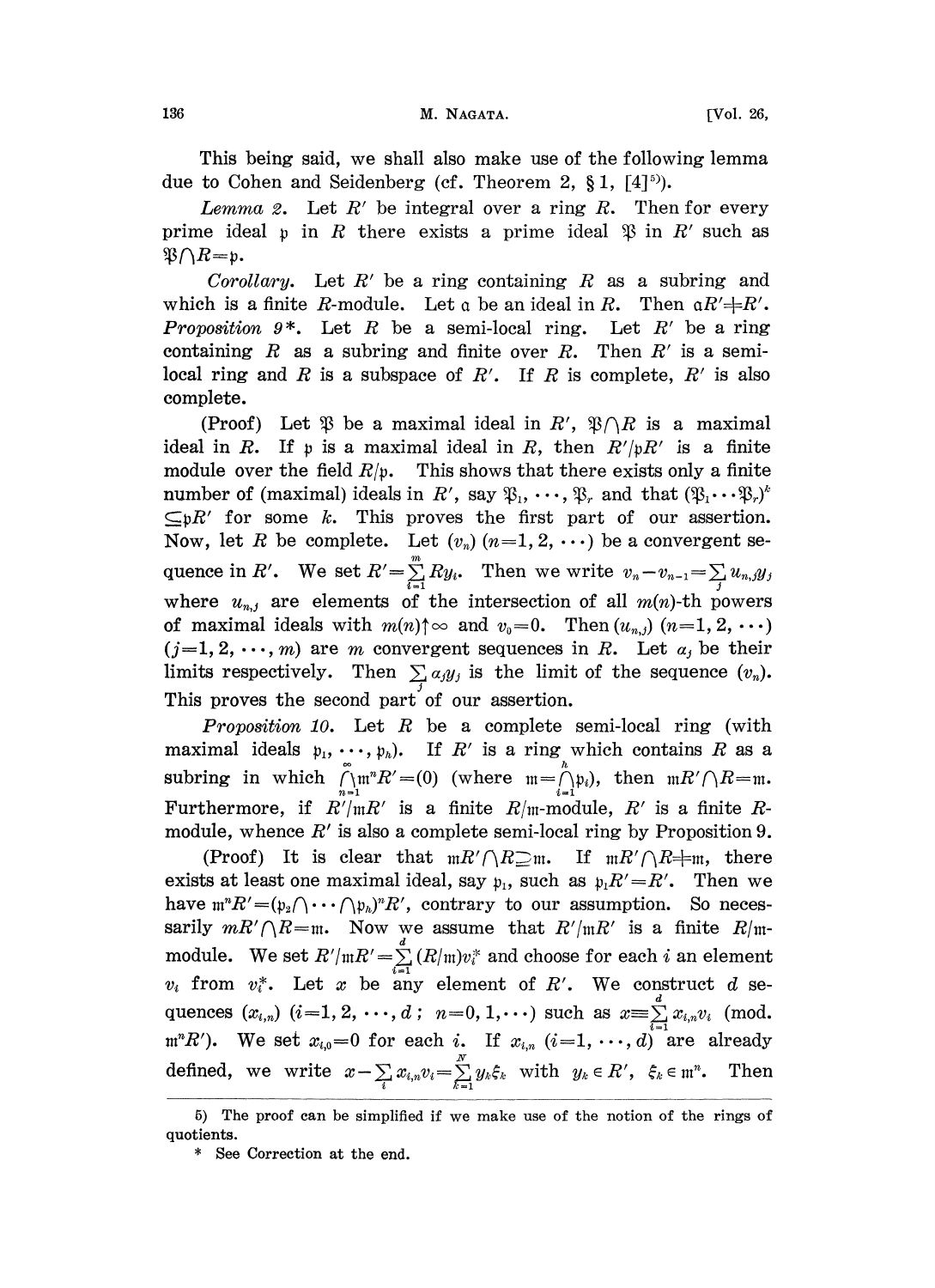we can write  $y_k \equiv \sum_i y_{k,i} v_i \pmod{mR'}$   $(y_{k,i} \in R)$ . We set  $+\sum_{i=1}^{n} y_{k,i} \xi_k$  (i=1, ..., d). Then each  $(x_{i,n})$  is convergent in R; let  $x_i$ be its limit  $(i=1, \dots, d)$ , and set  $x' = \sum x_i v_i$ . Then  $x' - x \in \mathfrak{m}^n R'$  for every *n*, namely,  $x' = x$ . Therefore  $R' = \sum_i Rv_i$ .

Proposition 11. Let R and R' be two semi-local rings such that R' contains  $R$  as a subring and a subspace and is a finite  $R$ -module. Let  $\overline{R}$  and  $\overline{R}'$  be the completions of R and R' respectively. Then, if  $R' = \sum_{i=1}^{k} R y_i$ ,  $\overline{R}' = \sum_{i=1}^{k} \overline{R} y_i$  (up to an isomorphism).

(Proof) Since  $R$  is a subspace of  $R'$ ,  $R$  is also a subsapace of  $\overline{R}'$ . So we can consider  $\overline{R}$  as the closure of R in  $\overline{R}'$ . Then our assertion follows from the fact that  $\sum_i \overline{R} y_i$  is a complete semi-local ring.

Proposition 12. If we assume, besides the assumption in Proposition 11, that R has no zero divisor in  $\overline{R}$ ', we have, (1) if elements  $x_1, \dots, x_m$  of  $R'$  are linearly independent over  $R$ , they are so over  $\bar{R}$ , (2) if an element u of  $\bar{R}$  is a zero divisor in  $\bar{R}'$ , it is already so in  $\overline{R}$ .

(Proof) We can assume without loss of generality that  $x_1, \ldots,$  $x_m$  is a maximal system of linearly independent elements. Then we can find an element c of R such that  $cR' \subseteq \sum_{i=1}^{m}Rx_i$  (c=0). If  $\sum_{i=1}^{m} u_i x_i = 0$   $(u_i \in \overline{R})$  we choose m sequences  $(u_{i,n})$   $(i = 1, \ldots, m)$  such as  $\lim u_{i,n} = u_i$  and  $\sum_i c u_{i,n} x_i \in \sum_i \mathfrak{m}^n x_i$ , namely,  $\sum_i c u_{i,n} x_i = \sum_i a_{i,n} x_i$ ,  $a_{i,n} \in \mathfrak{m}^n$ , where  $m$  is the intersection of all maximal ideals in R. Since  $x_1$ ,  $\ldots$ ,  $x_m$  are linearly independent, we have  $cu_{i,n} = a_{i,n}$ , namely  $cu_{i,n} \in \mathfrak{m}^n$ , whence  $cu_i=0$  (for every i). We have  $u_i=0$  for every i. Let next an element u of  $\overline{R}$  be not a zero divisor in  $\overline{R}$ . Assume  $uv=0$   $(v \in \overline{R}')$ . We can write  $cv=\sum_{i} a_i x_i$  ( $a_i \in \overline{R}$ ). Hence,  $\sum_{i} u a_i x_i = 0$  and therfore  $ua_i=0$  ( $1\leq i\leq m$ ). Then we have  $a_i=0$  ( $1\leq i\leq m$ ). So,  $cv=0$  and  $v=0$ .

*Proposition 13.* Let q be an ideal in a semi-local ring R. Then  $R/\mathfrak{q}$  is again a semi-local ring if and only if  $\mathfrak{q}$  is closed in R. Let, when this is the case,  $\bar{q}$  be the closure of q in the completion  $\bar{R}$  of R. Then  $\overline{R}/\overline{q}$  is the completion of  $R/q$ .

(Proof) The first part is evident, while the second follows from Proposition 2.

*Proposition 14.* Let  $R$  be a semi-local ring with maximal ideals  $p_1, \dots, p_h$   $(h>1)$ . Then there exists an element u such as  $u \in \mathfrak{p}_1 \cap \cdots \cap \mathfrak{p}_r$  and  $u \notin \mathfrak{p}_j$  for  $j > r$ , where  $0 < r < h$ .

(Proof) Trivial.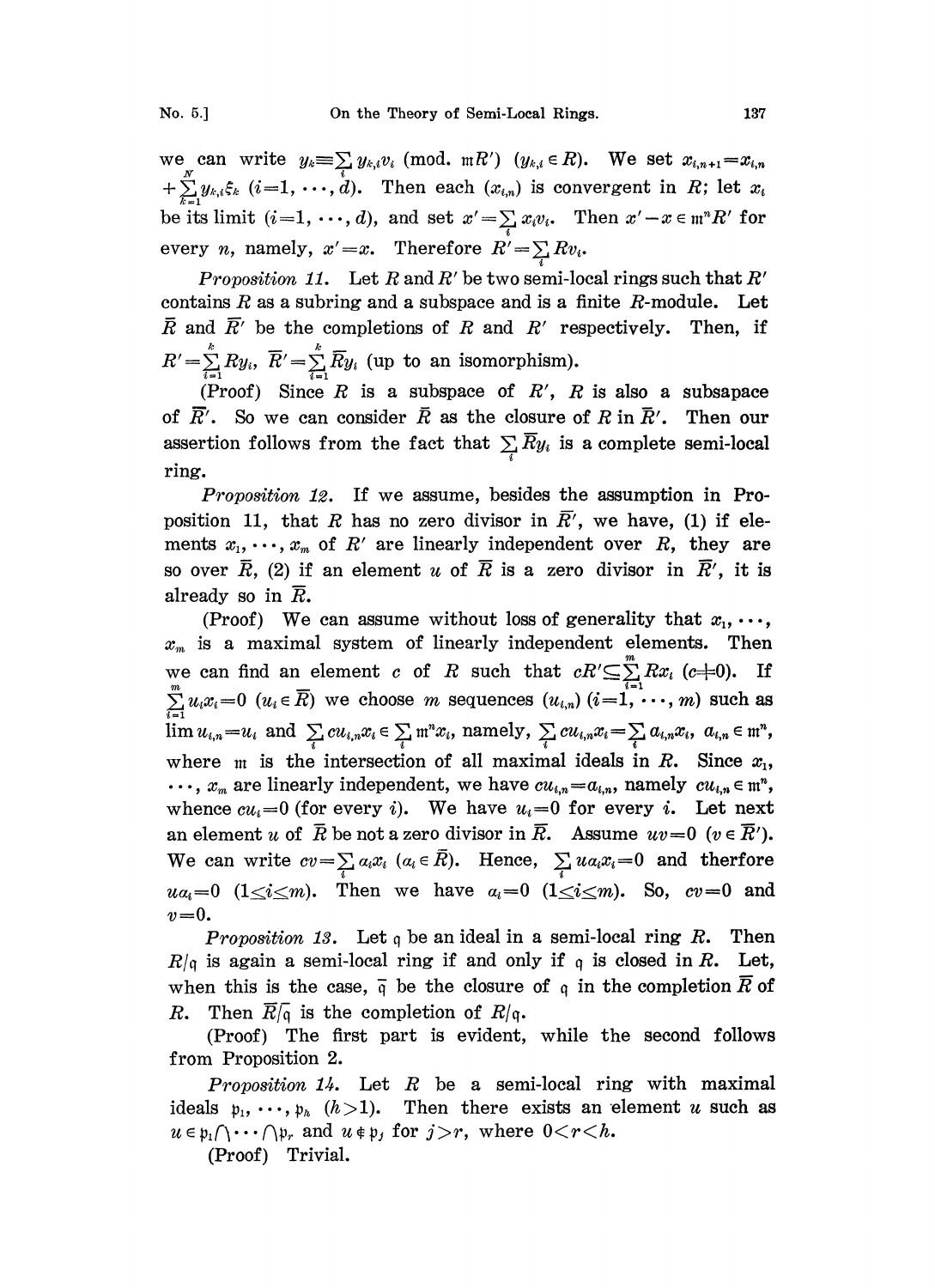**Proposition 15.** Let R be a semi-local ring with maximal ideals  $\mathfrak{p}_1, \dots, \mathfrak{p}_k$ . If R is a subdirect sum of  $R_{\mathfrak{p}_k}$ , R is the direct sum of  $R_{[\mathfrak{p}_{i}]}$ .

(Proof) When  $h=1$ , our assertion is trivial. We will assume that  $h>1$  and our assertion holds for semi-local rings with  $h-1$ maximal ideals. We set  $R_{|\mathfrak{p}_i|=R_i}$ . Then  $\mathfrak{a}=R\cap (R_1+\cdots+R_n)$  is an ideal in R. Further,  $R/\mathfrak{a}=R_1$  by natural mapping. Let  $u_1$  be an element of R such as  $u \notin \mathfrak{p}_1$ , and  $u_1 \in \mathfrak{p}_j$  for any  $j>1$ . The residue class of  $u_1$  module  $\alpha$  is a unit in  $R_1$ . Therefore if we write  $u_1=v_1+\cdots+v_h$   $(v_i\in R_i)$ , we can assume that  $v_1=\varepsilon_1$  where  $\varepsilon_1$  is the image of 1 in  $R_1$  and it is true that  $v_j \in \mathfrak{p}_j R_j$  for any  $j>1$ . Then  $v_j \equiv \varepsilon_j$  (mod. a), where  $\varepsilon_j$  is the image of 1 in R, because  $1 = \varepsilon_1 + \cdots$  $+ \varepsilon_h$ ,  $u_2=1-u_1=\sum_{j=2}^h(\varepsilon_j-v_j)\in\mathfrak{a}$ .  $u_2$  is a unit in  $R_2+\cdots+R_h$ . Let  $b_1$ be the inverse element of  $u_2$  in  $R_2+\cdots+R_h$ . Then there exists an element  $b=c_1+b_1\in R$ ,  $c_1\in R$  for  $R/R\cap R_1$  is a semi-local ring with  $h-1$  maximal ideals. Then  $bu_2=\varepsilon_2+\cdots+\varepsilon_h$ . Therefore  $1-(\varepsilon_2+\cdots$  $+ \varepsilon_h$ )= $\varepsilon_1 \in R$ . Therefore  $R_1 \subseteq R$ ;  $R/R_1 = R_2 + \cdots + R_h$ . This proves our assertion.

It seems to me very likely that if a complete semi-local ring  $R'$  contains a (semi-local) ring R as a subring and is a finite Rmodule, then  $R$  is complete. But I have been able to prove only some special case as follows:

Lemma 3. Let  $R$  be a Noetherian semi-local ring having no zero divisor. If there exists a complete semi-local ring  $R'$  which contains  $R$  as a subring and is a finite  $R$ -module, then  $R$  is complete.

(Proof) The completion  $\overline{R}$  of R is then a finite R-module. Let u be an element of  $\overline{R}$ . Then 1, u are linearly dependent over R, by Proposition 12. Therefore  $au = \beta (a=0)$  for some  $a, \beta \in R$ . Since R is Noetherian, aR is closed. Therefore  $aR \ni \beta$ . Since a is not a zero divisor in  $\overline{R}$  (by Proposition 3),  $u \in R$ .

*Proposition 16a.* Let R and R' be two semi-local rings such as (1)  $R$  is a direct sum of a finite nubmer of Noetherian semi-local rings, each of which has no zero divisor, (2)  $R'$  contains  $R$  as a subring and (3)  $R'$  is a finite R-module. Then R is complete if (and only if)  $R'$  is.

(Proof) This follows immediately from Lemma 3.

*Proposition 16b.* Let R and R' be two semi-local rings such as (1)  $R'$  contains R as a subring and (2)  $R'$  has a linearly independent basis  $\{y_1=1, y_2, \dots, y_r\}$  over R. Then R is closed in R'. Therefore R is complete if any only  $R'$  is.

(Proof) This follows readily from the fact that  $R$  is a subspace of  $R'$ .

*Remark*. If a ring R is a subring of a semi-local ring R' which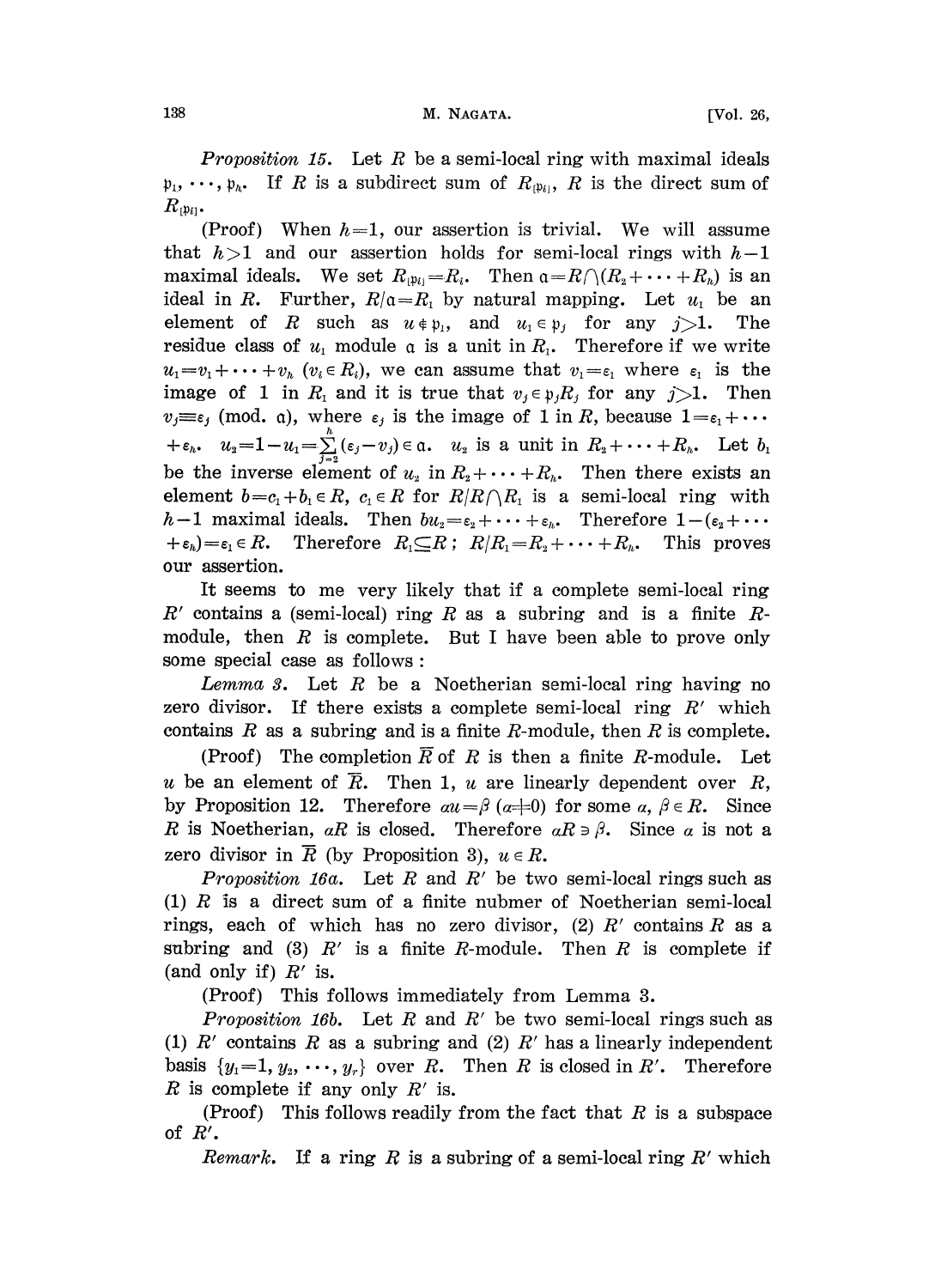is integral over R (or, as a special case, finite over R), then R is a semi-local ring.

## Appendix.

*Proposition 17.* If D is the topological kernel of  $R_s$ , then  $R_{S}/D=R_{[S]}.$ <br>(Proof)

Trivial.

Therefore (1)  $R_{[S]}$  is a generalized semi-local ring and (2) if  $R_s$  is a generalized semi-local ring,  $R_s=R_{ss}$ .

Proposition 18. Let  $R$  be a Noetherian ring. If the family of maximal ideals with respect to S is finite,  $R_s=R_{ss}$ .

(Proof) Let  $p_1, \dots, p_h$  be all the maximal ideals with respect to S. Then  $R_s$  is a Noetherian ring having no maximal ideals other than  $p_1R_s$ , ...,  $p_hR_s$ . Therefore  $R_s$  is a Noetherian semi-local ring.

Proposition 19. A necessary and sufficient condition for a ring R to be a subring of a generalized semi-local ring is that zero ideal is an intersection of some strongly primary ideals.

(Proof) If (0) is the intersection of strongly primary ideals  $q_{\lambda}(\lambda \in \Lambda)$  belonging to  $p_{\lambda}$  respectively, then R is a subring of the direct sum of all  $R_{(\mathfrak{p}_\lambda)}$ . Conversely, if R is a subring of a generalized semi-local ring  $R'$ , (0) in R is an intersection of strongly primary ideals because (0) in  $R'$  is so.

#### Bibliography.

- [1] C. Chevalley: On the theory of local rings, Ann. of Math. Vol. 44 (1948) pp. 690-708.
- [2] \_\_\_\_\_\_\_\_: On the notion of ring of quotients of a prime ideal, Bull. Amer. Math. Soc. Vol. 50 (1944).
- [3] I. S. Cohen: On the structure and ideal theory of complete local rings, Trans. Amer. Math. Vol. 59 (1946) pp. 54-106.
- [4] I. S. Cohen and A. Seidenberg: Prime ideals and integral dependence, Bull. Amer. Math. Soc. Vol. 52 (1946) pp. 252-261.
- [5] H. Grell: Beziehungen zwischen den Idealen verschiedener Ringe, Math. Ann. Vol. 97 (1927) pp. 490-523.
- [6] A. I. Uzkov: On the rings of quotients of commutative rings, Mat. Sbornik N. S. 22 (64) (1948).
- [7] W. Krull: Dimensionstheorie in Stellenringen, J. Reine Angew. Math. Vol. 179 (1938) pp. 204-226.
- [8] M. Nagata: On the structure of complete local rings, forthcoming in Nagoya Mathematical Journal.